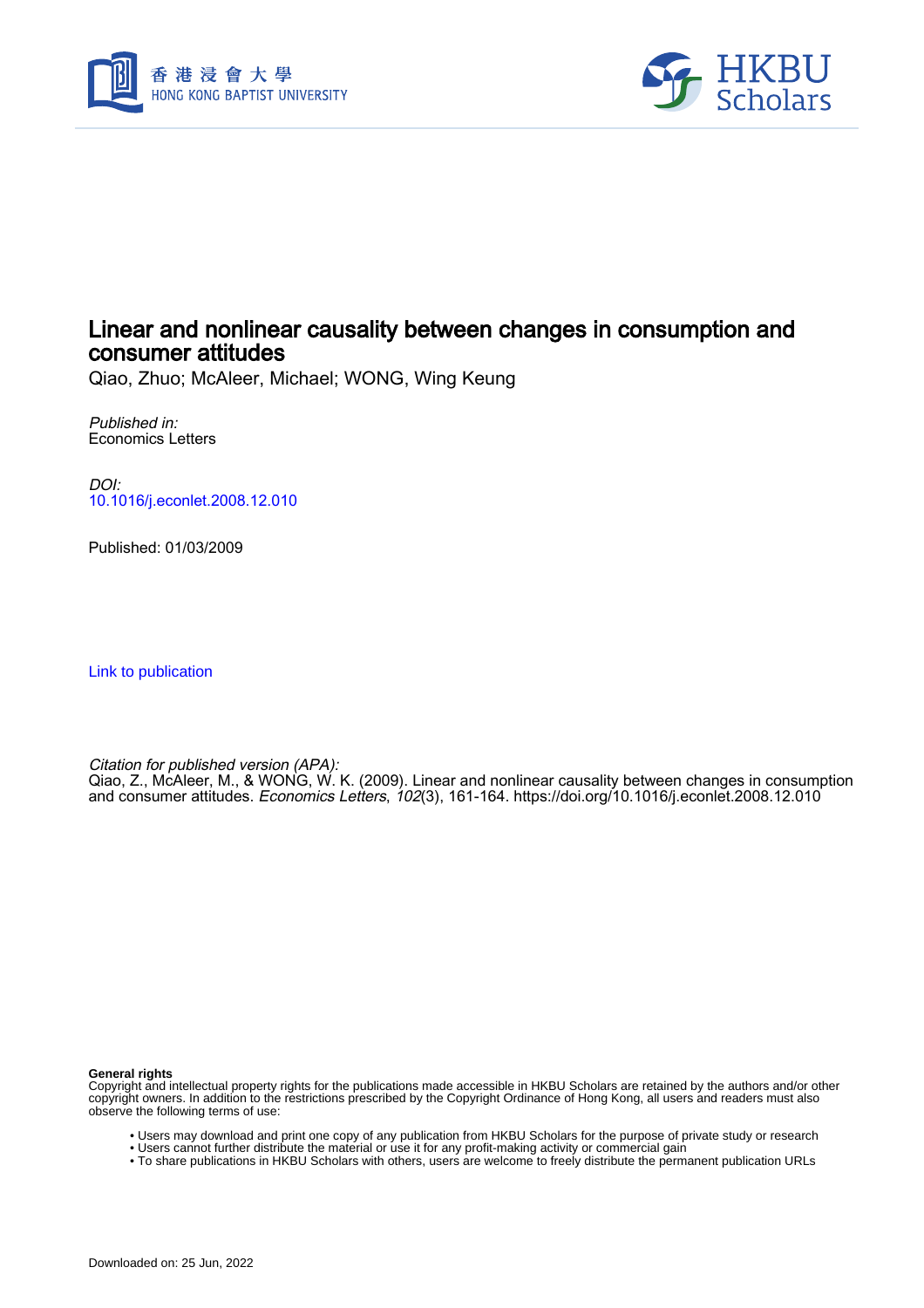# **Linear and nonlinear causality between changes in consumption and**

# **consumer attitudes\***

**Zhuo Qiao** 

*Faculty of Business Administration, University of Macau, Macau* 

**Michael McAleer** 

*School of Economics and Commerce, University of Western Australia, Australia* 

**Wing-Keung Wong\*** 

*Department of Economics, Hong Kong Baptist University, Hong Kong* 

Revised: November 2008

\*Corresponding author. Wing-Keung Wong, Department of Economics, Hong Kong Baptist University, Kowloon Tong, Hong Kong. Tel.: (852)-3411-7542, Fax: (852)-3411-5580, Email: awong@hkbu.edu.hk.

The authors are most grateful to Professor Eric Maskin and an anonymous referee for their substantive comments and suggestions that have significantly improved this manuscript. The second author wishes to acknowledge the financial support of the Australian Research Council. The third author would like to thank Professors Robert B. Miller and Howard E. Thompson for their continuous guidance and encouragement.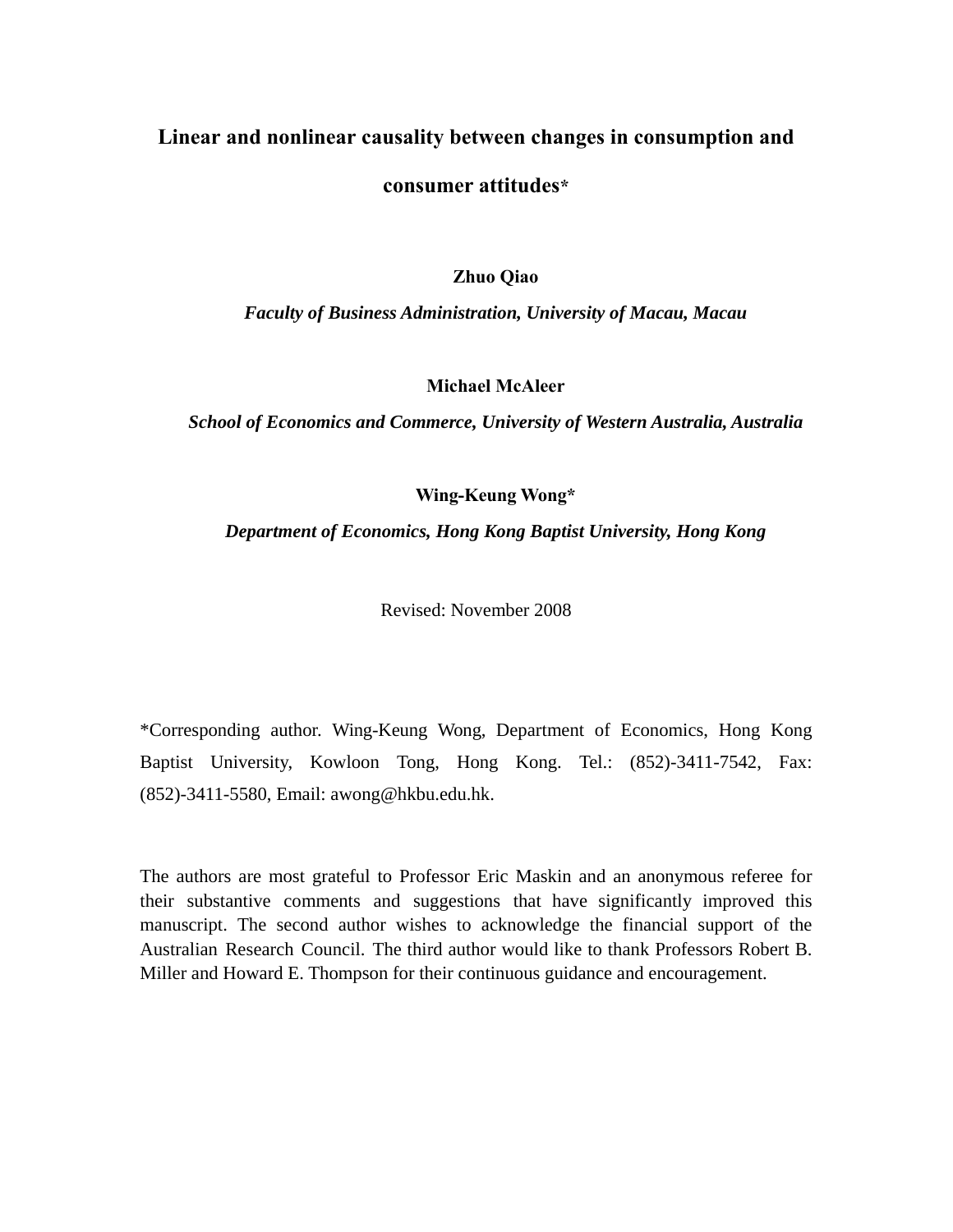# **Abstract**

Adopting both linear and nonlinear Granger causality tests, we find consumer attitude indices of the University of Michigan's surveys are very useful in predicting consumption movements of the United States.

*Keywords:* Consumer sentiment; Consumer expectations; Consumption growth; Nonlinear Granger causality; Prediction

*JEL classifications:* C32; E32

# **1. Introduction**

 Predicting future consumer expenditures can be critical for successful business performance (see, for example, Kotler (1994)). Lilien and Kotler (1983), Georgoff and Murdick (1986), and Kotler (1994) have suggested that consumer attitude indices, such as the widely used Index of Consumer Sentiment (ICS) and Index of Consumer Expectations (ICE) of the University of Michigan, could be invaluable tools in anticipating future consumption. However, Makridakis and Wheelwright (1989) question the usefulness of these indices for forecasting.

 An empirical investigation of a Granger causal relation between consumer attitudes and consumption is helpful in determining whether consumer attitudes are useful for predicting consumption. If consumer attitudes Granger cause consumption, they can be shown to contain useful information for predicting consumption, and they should be included as forecasting variables in various consumption forecasting models.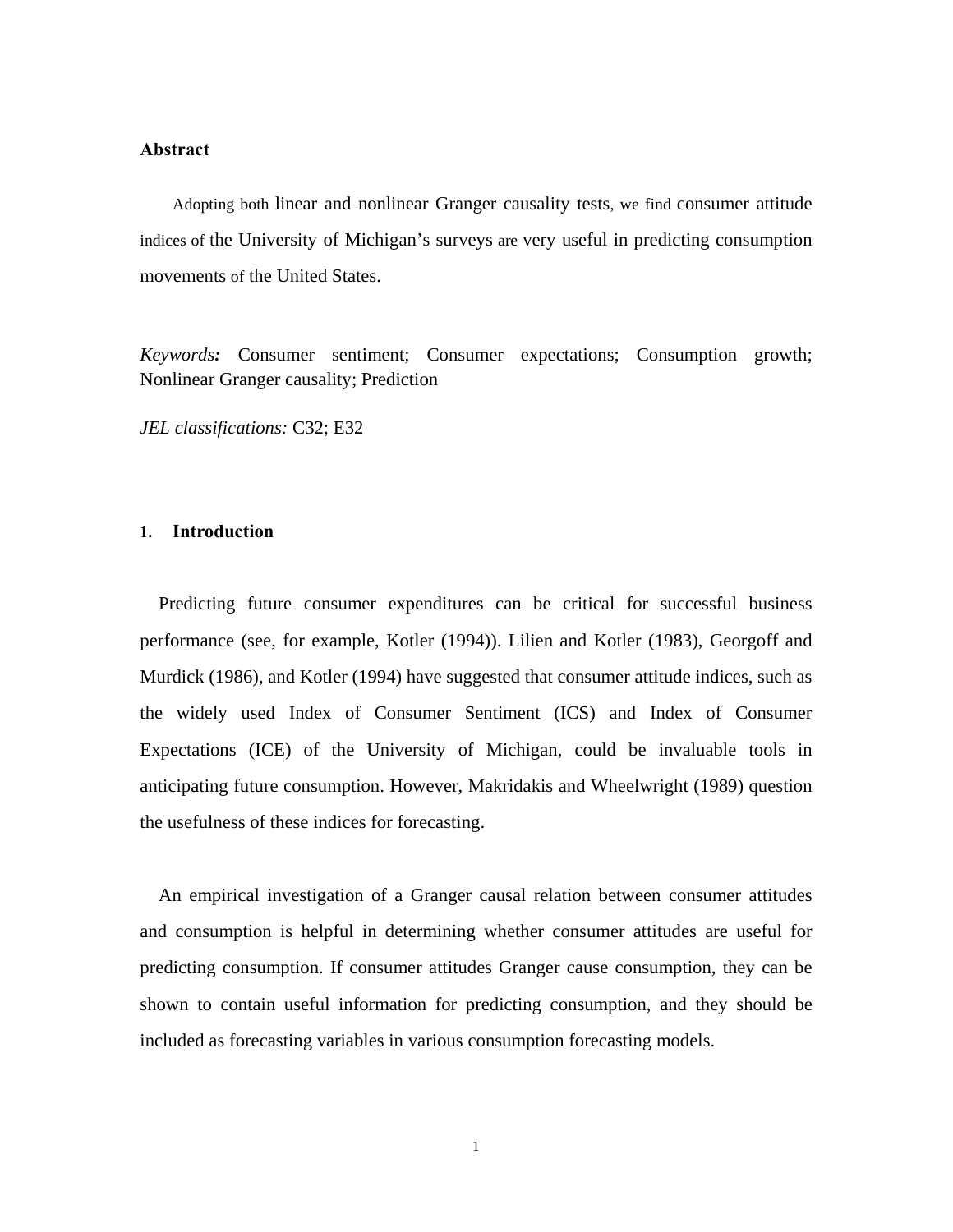Accordingly, the conventional linear Granger causality test has been adopted frequently in the literature to determine such issues empirically. Using ICS and ICE data, Throop (1992) finds that consumer attitudes Granger cause expenditure on durables but do not Granger cause expenditure on nondurables and services. Huth et al. (1994) find that these indices Granger cause total retail sales and retail sales of automobiles, durables, nondurables and house sales. Using the index data from the University of Michigan and the Conference Board, Eppright et al. (1998) find consumer sentiment and expectation indices Granger cause retail sales of automobiles and total retail sales of durables and services. More recently, using consumer confidence index data for Germany, France, the Netherlands and Belgium, and ICS data for the United States, respectively, Gelper and Croux (2007) and Gelper et al. (2007) find that consumer attitudes do not Granger cause retail sales in these four countries and similarly for total consumption and consumption of durables, nondurables and services in the United States.

 Though many researchers have adopted the linear Granger causality test to investigate the usefulness of consumer attitudes in predicting consumption in different countries, their analyses have neglected the possible nonlinear relation between these variables. This is because the linear Granger causality test has low power to detect nonlinear causal relations among variables (see, for example, Baek and Brock (1992) and Hiemstra and Jones (1994)). Thus, the power of consumer attitudes to predict consumption may be overlooked by relying solely on the linear Granger causality test.

 In order to circumvent the limitations of the linear Granger causality test, this paper adopts the nonlinear Granger causality test, as developed by Hiemstra and Jones (1994) (hereafter, HJ) to examine the nonlinear Granger causal relation from the consumer attitude indices, ICS and ICE, to consumption expenditures in the United States. This test has high power to detect a nonlinear Granger causal relation, which could be overlooked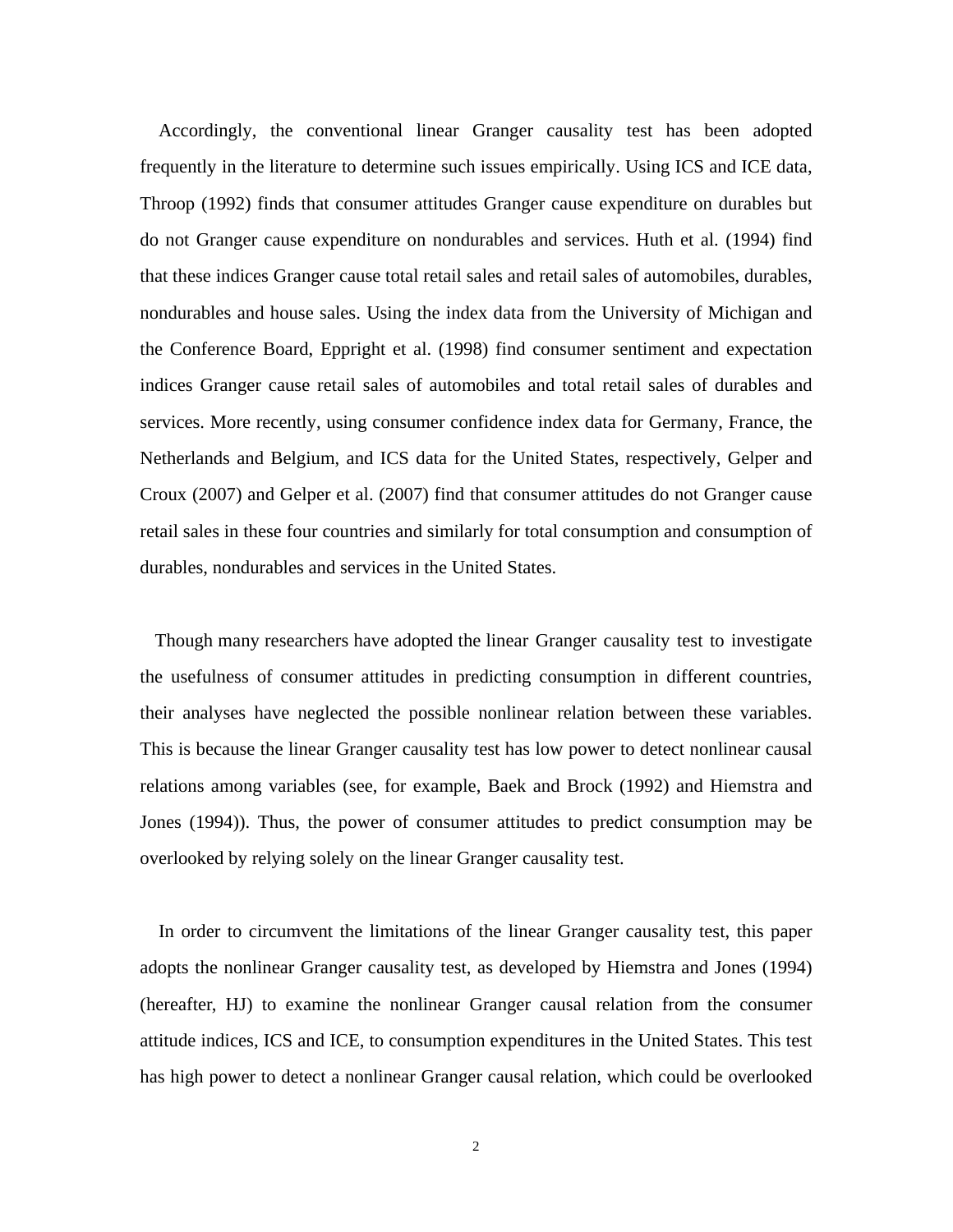by its linear counterpart, between the economic variables. Because of this advantage, it has been widely used in the literature (see, for example, Hiemstra and Jones (1994), Abhyankar (1998), Silvapulle and Moosa (1999), Ciner (2002), and Huh (2002)).

 The empirical results show that, in sharp contrast to results from the linear Granger causality test, in which causal relations from ICS and ICE to the consumption of nondurable goods can be overlooked, the nonlinear Granger causality test shows that they have predictive power for the consumption of nondurable goods. Overall, our empirical results indicate that consumer attitudes can be very useful in predicting the United States consumption.

# **2. Data and Methodology**

#### *2.1. Data*

 Real monthly consumption data in the United States are collected by the United States Bureau of Economic Analysis, an agency of the United States Department of Commerce. The data measure the goods and services purchased by persons resident in the United States. Four consumption series are analyzed, namely, total real personal consumption (RC) and its three components, real consumption of durables (RD), nondurables (RND), and services (RS). These monthly time series data are quantity indices and are seasonally adjusted at annual rates by the data provider.

 The United States index of consumer sentiment (ICS) and index of consumer expectations (ICE), which are computed by the Survey Research Center at the University of Michigan, are derived from answers to five questions asked of United States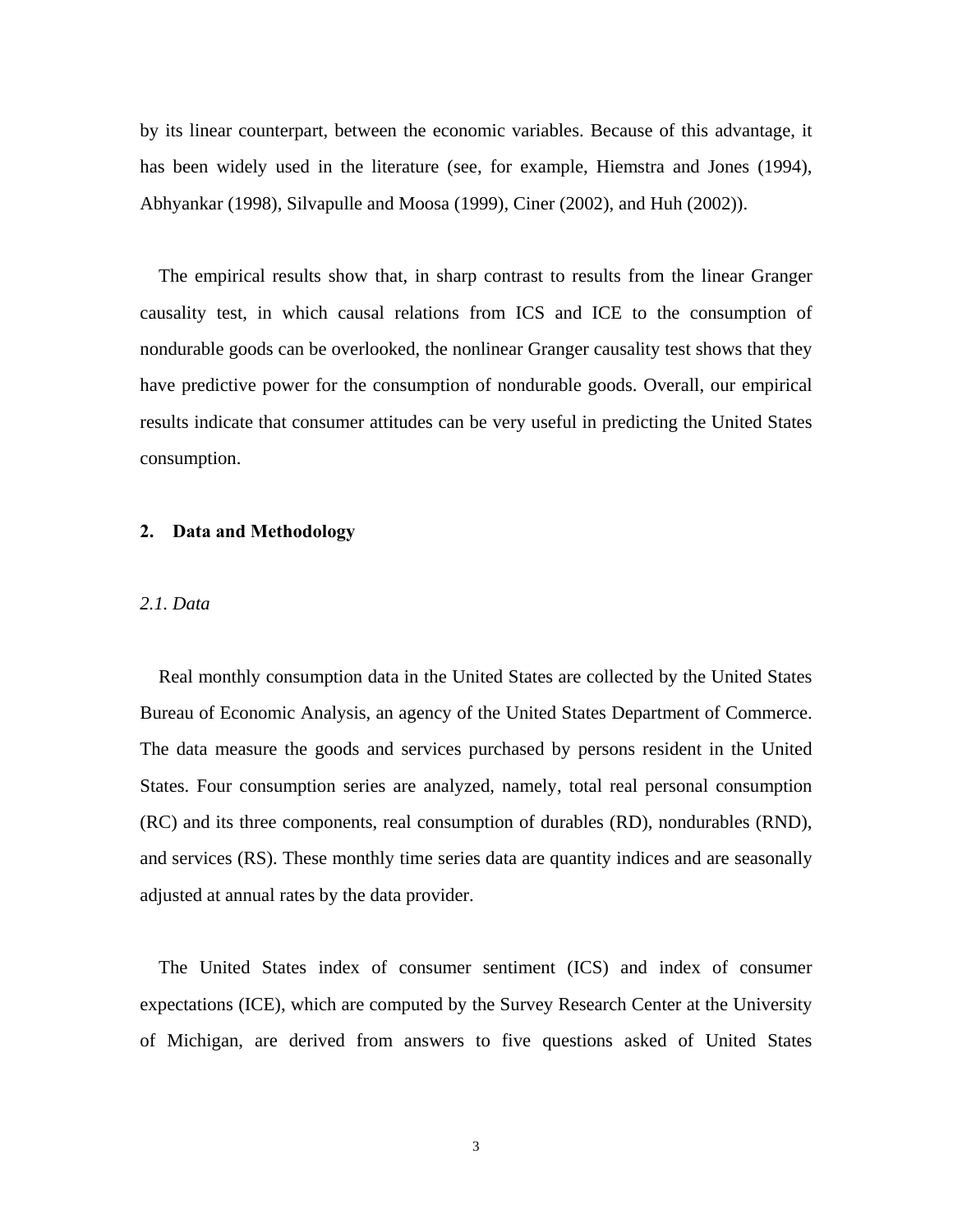consumers.<sup>1</sup> All data in this paper are for the period January 1985 to December 2005, resulting in 252 observations. Figures 1 and 2 plot the consumption variables and consumer attitude indices, respectively. It is clear that the two consumption series move closely with each other, but they do not display a deterministic trend.

#### *2.2. Methodology*

 $\overline{a}$ 

 This section presents the methodology adopted to investigate the nonlinear causal relation between consumer attitudes and consumption. The first sub-section briefly introduces the linear Granger causality test, and the second sub-section presents the nonlinear Granger causality test.

## *2.2.1. Linear Granger Causality*

 In order to test for a linear causal relation between consumer attitudes and consumption, we proceed in the following manner. First, we apply a unit root test to examine the stationarity property of all six data series. If any variable is  $I(1)$ , it is necessary to use first differences to ensure that all variables in the bivariate VAR system are stationary. We then adopt the following VAR model to test for Granger causality:

$$
y_{1t} = c_1 + \sum_{i=1}^{m} \phi_i y_{1t-i} + \sum_{i=1}^{m} \theta_i y_{2t-i} + \varepsilon_{1t}
$$
 (1a)

$$
y_{2t} = c_2 + \sum_{i=1}^{m} \rho_i y_{1t-i} + \sum_{i=1}^{m} \eta_i y_{2t-i} + \varepsilon_{2t}
$$
 (1b)

<sup>&</sup>lt;sup>1</sup> ICS and ICE are constructed by the Survey Research Center at the University of Michigan. Every month the center asks approximately 500 respondents to answer five questions. The questions are concerned with the current and expected personal financial situation and current and expected overall economic conditions. The center constructs ICS based on the survey results of these five questions and constructs ICE based on the survey results of a three-question subset (those three questions are forward-looking questions) as a weighted average of the relative scores (percentage of favorable answers minus percentage of negative answers, plus 100). For further details, please see the website of the Survey Research Center at the University of Michigan.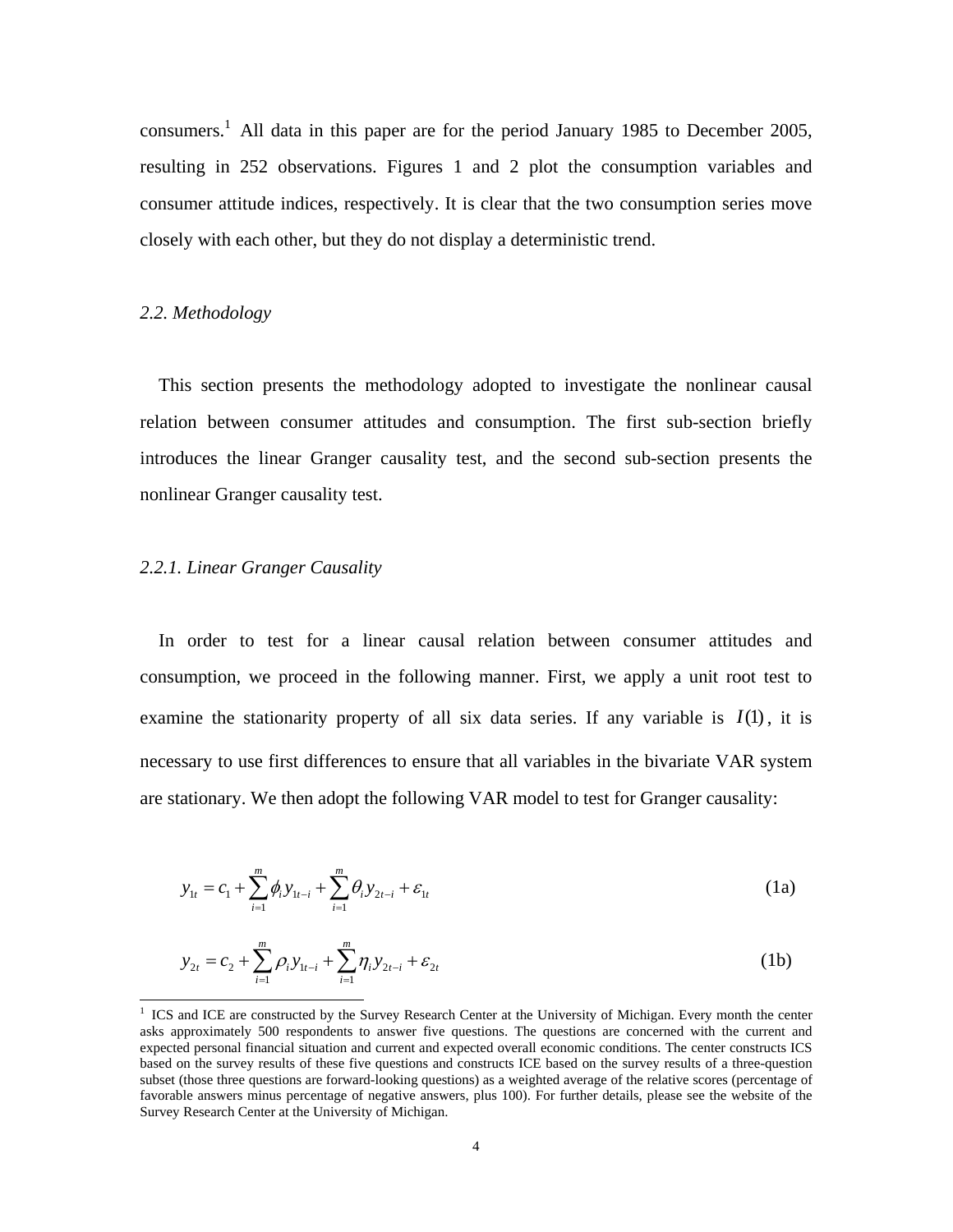where  $y_{1t}$  and  $y_{2t}$  denote one consumption variable and one consumer attitude variable, which are both stationary,  $\varepsilon_t = (\varepsilon_{1t}, \varepsilon_{2t})$  is the vector of error terms, and *m* is the optimal lag length, obtained by using Akaike's (1969) information criterion (AIC). The null hypothesis that the consumer attitude variable does not Granger cause consumption is equivalent to testing  $\theta_i = 0$  for all  $i = 1, 2, ..., m$  in equation (1a).

## *2.2.2. Nonlinear Granger Causality*

 The nonlinear Granger causality test developed by Baek and Brock (1992) was modified by Hiemstra and Jones (1994). This approach postulates that, by removing the linear predictive power in the VAR model given above, any remaining incremental predictive power of one residual series on another can be considered to be nonlinear predictive power. A nonparametric statistical method is then proposed, using the correlation integral, which is a measure of spatial dependence across time, to uncover any nonlinear causal relation between two time series.

Consider two strictly stationary and weakly dependent time series,  $\{X_t\}$  and  $\{Y_t\}$ , for  $t = 1, 2,...$  Let  $X_t^m$  be the m-length lead vector of  $X_t$ , and let  $X_{t-L_x}^{L_x}$  and  $Y_{t-L_y}^{L_y}$  be the  $L_x$ -length and  $L_y$ -length lag vectors of  $X_t$  and  $Y_t$ , respectively. For given values of *m*,  $L_x$ , and  $L_y$ , and for any *e*,  ${Y_t}$  does not strictly Granger cause  ${X_t}$  if:

$$
\Pr(\left\|X_t^m - X_s^m\right\| < e) \left\|X_{t-L_x}^{L_x} - X_{s-L_x}^{L_x}\right\| < e, \left\|Y_{t-L_y}^{L_y} - Y_{s-L_y}^{L_y}\right\| < e) \\
= \Pr(\left\|X_t^m - X_s^m\right\| < e) \left\|X_{t-L_x}^{L_x} - X_{s-L_x}^{L_x}\right\| < e) \tag{2}
$$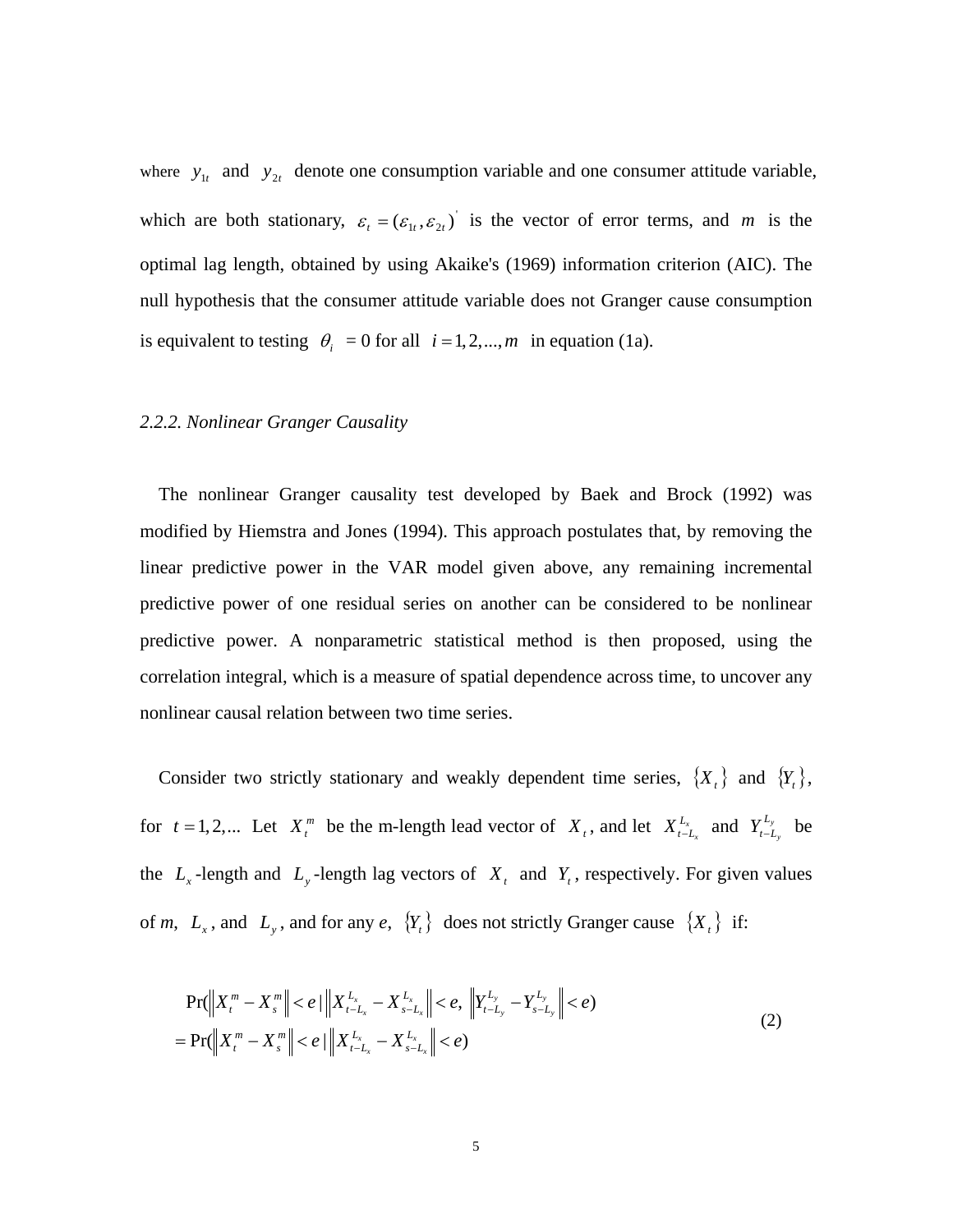where  $Pr(\cdot)$  and  $\|\cdot\|$  denote probability and the maximum norm, respectively.

 In equation (2) above, the left-hand side is the conditional probability that two arbitrary *m*-length lead vectors of  $\{X_t\}$  are within a distance *e* of each other, given that the corresponding  $L_x$ -length and  $L_y$ -length lag vectors of  $\{X_t\}$  and  $\{Y_t\}$ , respectively, are within a distance *e* of each other. The right-hand side is the conditional probability that two arbitrary *m*-length lead vectors of  $\{X_t\}$  are within a distance *e* of each other, given that the corresponding  $L<sub>x</sub>$ -length lag vectors of  $X<sub>t</sub>$  are within a distance *e* of each other.

 The strict Granger noncausality condition in equation (2) can be implemented by expressing it in terms of the corresponding ratios of joint probabilities, as follows:

$$
\frac{C_1(m+L_x, L_y, e)}{C_2(L_x, L_y, e)} = \frac{C_3(m+L_x, e)}{C_4(L_x, e)},
$$
\n(3)

where  $C_1$ ,  $C_2$ ,  $C_3$  and  $C_4$  are the correlation-integral estimators of the joint probabilities (for further details, see Hiemstra and Jones (1994)). For given values of *m*,  $L_x$  and  $L_y \ge 1$  and  $e > 0$ , under the assumptions that  $\{X_t\}$  and  $\{Y_t\}$  are strictly stationary and weakly dependent, if  ${Y_t}$  does not strictly Granger cause  ${X_t}$ , then:

$$
\sqrt{n}(\frac{C_1(m+L_x, L_y, e, n)}{C_2(L_x, L_y, e, n)} - \frac{C_3(m+L_x, e, \cdots n)}{C_4(L_x, e, n)}) \xrightarrow{a} N(0, \sigma^2(m, L_x, L_y, e)),
$$
 (4)

where both  $n = T + 1 - m - \max(L_x, L_y)$  and  $\sigma^2(m, L_x, L_y, e)$  can be estimated (see the Appendix in Hiemstra and Jones (1994)).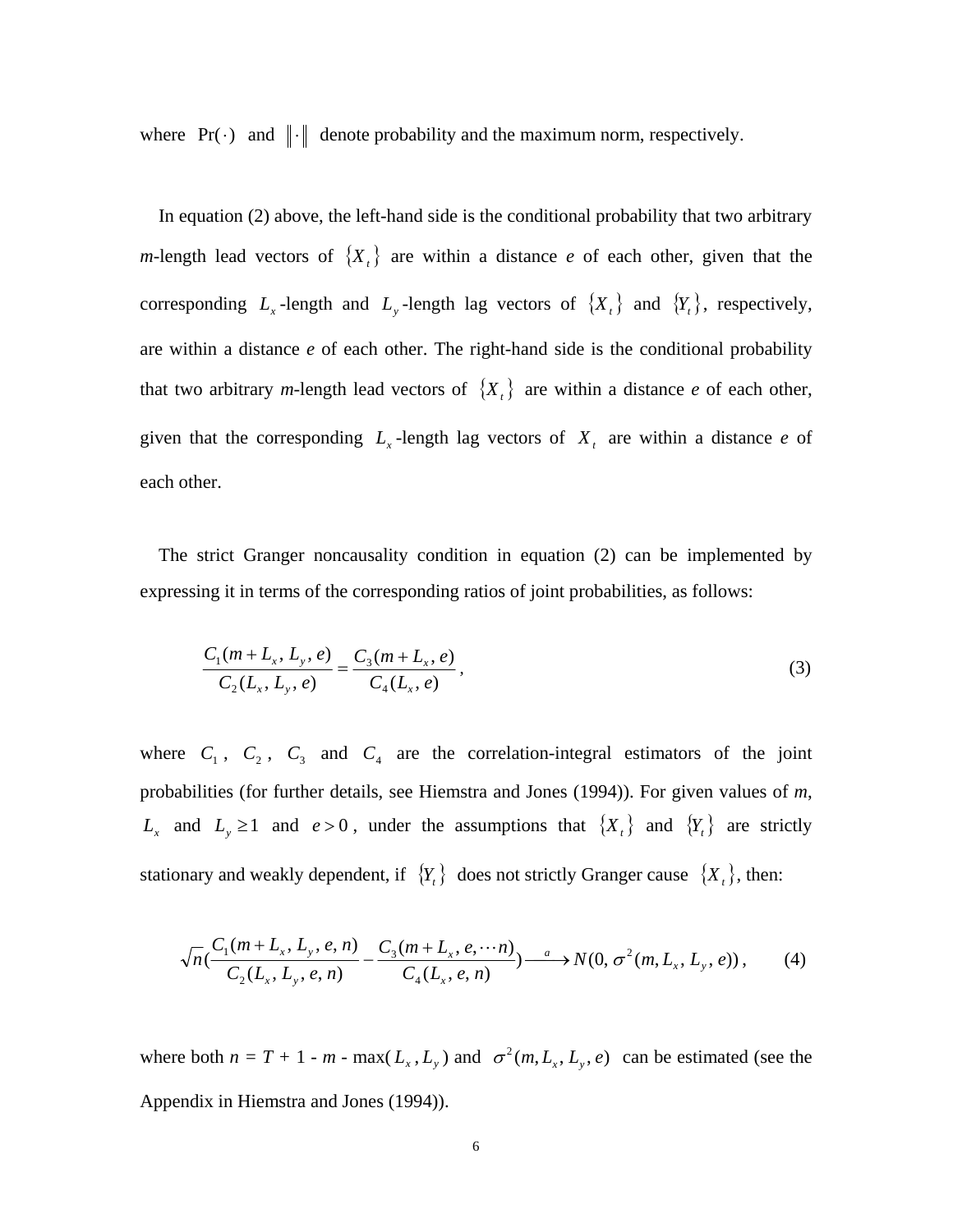A significant positive value of the test statistic implies that lagged values of  ${Y<sub>i</sub>}$  are able to predict  $\{X_t\}$ , whereas a significant negative value suggests that lagged values of  ${Y<sub>t</sub>}$  confuse the prediction of  ${X<sub>t</sub>}$ . This test has very good power properties against a variety of nonlinear Granger causal and noncausal relations, and its asymptotic distribution is the same as if the test is applied to the estimated residuals from a VAR model (see Hiemstra and Jones (1994)).

## **3. Empirical Results**

In order to examine the stationary property of the six variables, Phillips-Perron  $(PP)$ unit root tests<sup>2</sup> are conducted and reported in Table 1. It is found that both ICS and ICE are stationary, whereas four consumption variables are  $I(1)$ . Based on these results, first differences of the four consumption series are adopted to obtain the corresponding stationary series.<sup>3</sup> Then the VAR model is adopted to test for linear Granger causality from consumer attitudes to consumption,<sup>4</sup> and the results are displayed in Table 2. As can be seen from the table, both ICS and ICE Granger cause real total consumption (RC), real consumption of durables (RD) and services (RS), but the two consumer indices do not Granger cause real consumption of nondurable goods (RND).

 Before testing for nonlinear Granger causality in the residuals from the linear VAR, the Ljung–Box *Q* -test is conducted on the residuals from the VAR models to determine

 $\frac{1}{2}$ 

<sup>&</sup>lt;sup>2</sup> Refer to Phillips and Perron (1988) for further discussion of the PP test.<br><sup>3</sup> The PP test and Granger causality test are conducted with the econometric package EViews. Please refer to its manual for more information on these two tests.<br><sup>4</sup> Studying the linear and nonlinear Granger causal relations from consumption to consumer attitudes is not the purpose

of this paper. However, the results are available upon request.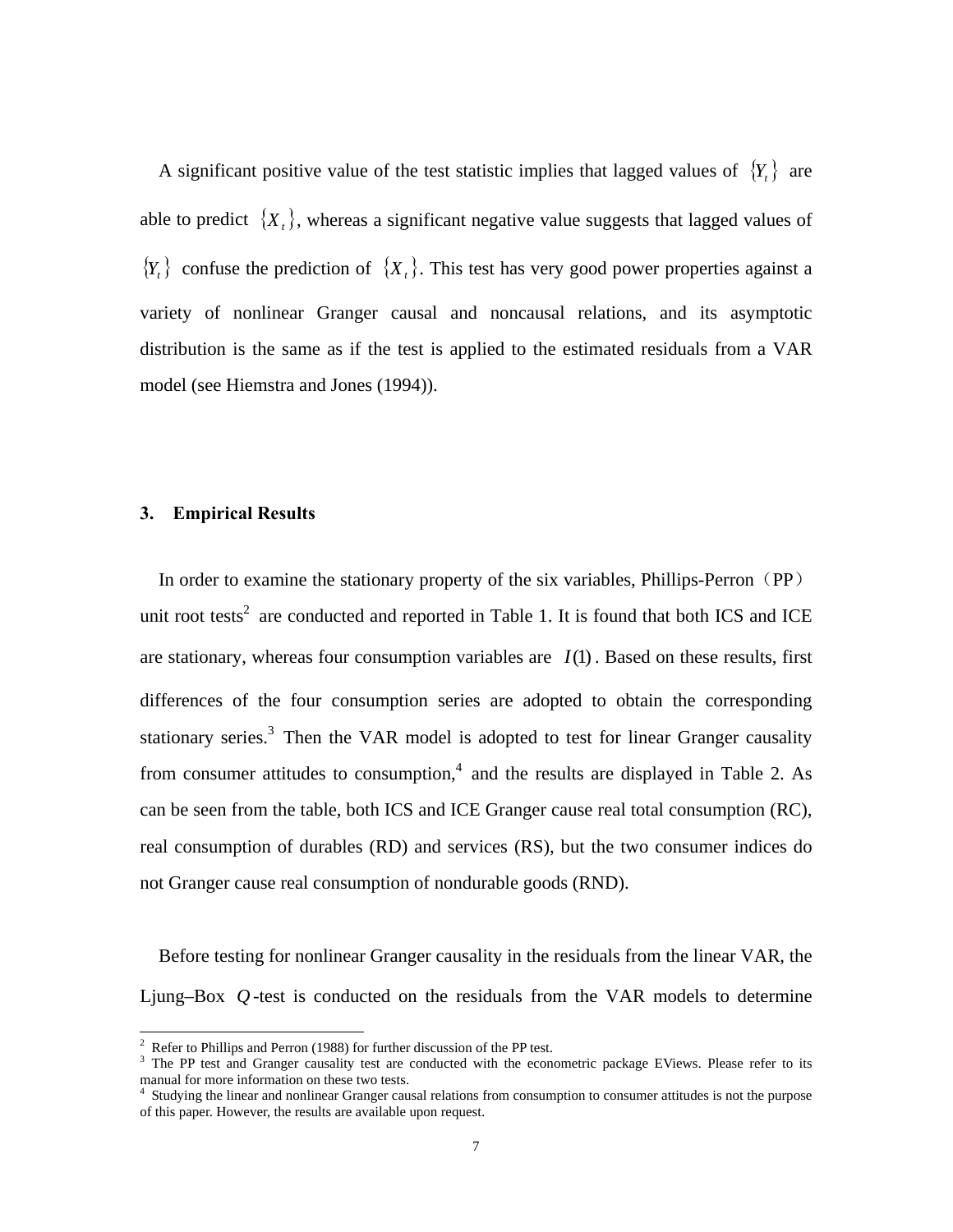whether any linear dependency remains in the residuals.<sup>5</sup> The null hypothesis of the  $Q$ -test is the absence of serial correlation in the residuals. The results of this diagnostic test, as reported in Table 2, show that the VAR models successfully account for linear dependency, as indicated by insignificant values of the *Q* -test.<sup>6</sup>

 Considering the low power of the conventional linear Granger causality test in detecting nonlinear causal relations, we apply its nonlinear counterpart, the HJ test, to the residuals from the above VAR model. To implement the HJ test, we must select values for the lead length,  $m$ , the lag lengths,  $L_x$  and  $L_y$ , and the scale parameter,  $e$ . Following Hiemstra and Jones (1994), we set the lead length  $m = 1$ , and  $L<sub>x</sub> = L<sub>y</sub>$ , in all cases. Moreover, common lag lengths of 1–6 lags, and a common scale parameter of  $e = 1.5\sigma$ , are used, where  $\sigma = 1$  denotes the standard deviation of the standardized series.

 The results of the nonlinear Granger causality test are reported in Table 3. In general, we find strong evidence of the existence of a nonlinear causal relation from consumer attitude indices to consumption. To be more specific, a nonlinear Granger causal relation is found from ICS to the change in RC and RD, and from ICE to the change in RC. Of particular interest is the result that both ICS and ICE Granger cause RND, which contrasts sharply with the results based on the linear Granger causality test reported in Table 2. Our empirical test results indicate that consumer attitudes can be very useful in predicting movements in consumption and should be included as forecasting variables in consumption forecasting models, especially nonlinear forecasting models.<sup>7</sup>

 $\frac{5}{5}$  We are grateful to the referee for raising this issue.

<sup>&</sup>lt;sup>6</sup> The optimal lag numbers based on AIC for the eight VAR models are 2, 3, 2, 2; 2, 3, 2 and 1, respectively. Although not reported in Table 2, the Ljung–Box test statistics for the residuals of equation (1b) are also insignificant. To save space, we do not report the complete set of estimation results for the VAR here, but it is available upon request.

We note the difference in constructing the ICS and ICE indices, but consistent with the findings of Bram and Ludvigson (1998), our results show that there is not much difference in their ability to predict consumption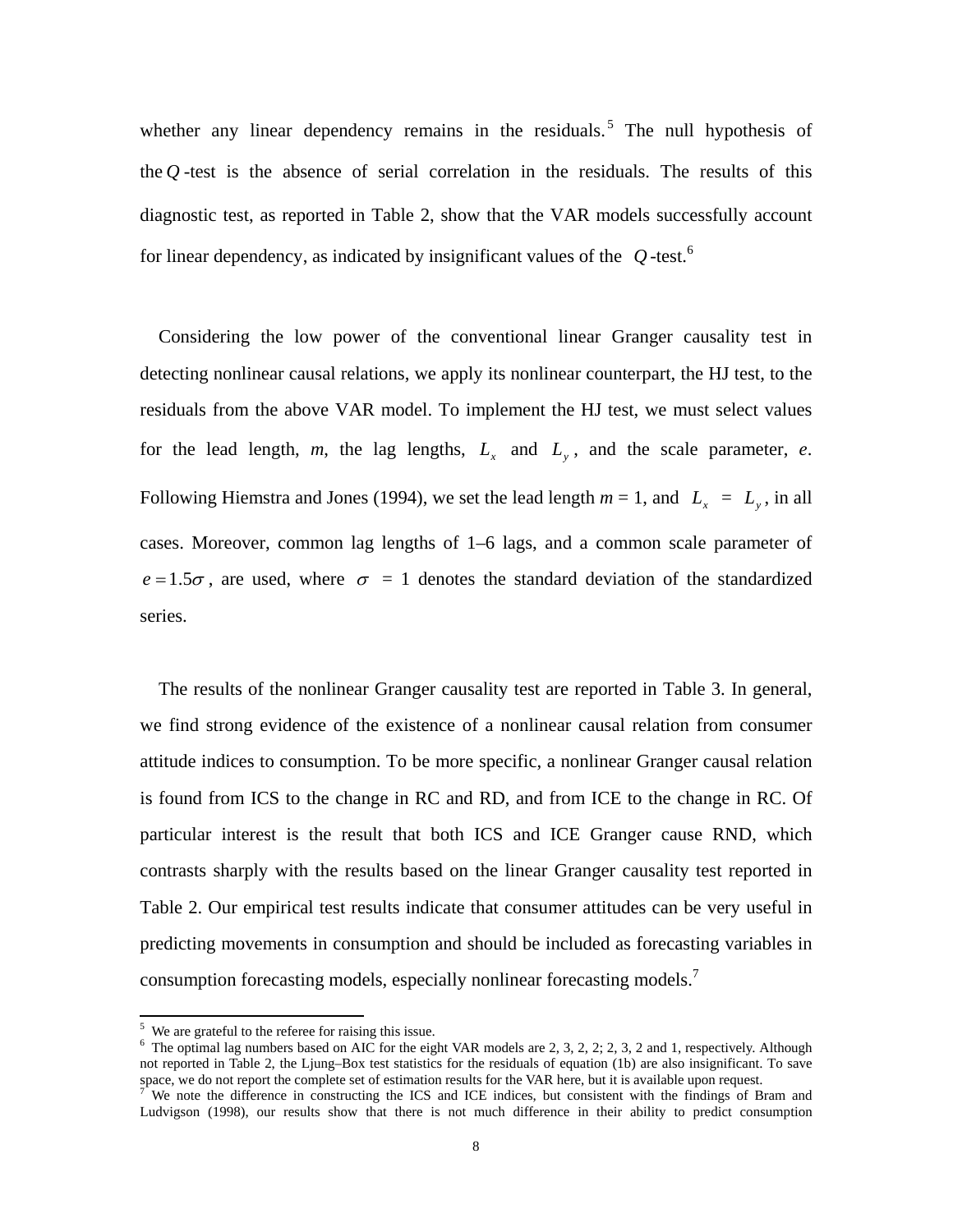#### **4. Conclusion**

 Conventional linear Granger causality tests have been widely adopted in the literature to examine whether consumer attitudes are useful in predicting consumption. However, previous studies have neglected the possible nonlinear relation from consumer attitudes to consumption. This paper adopted both linear and nonlinear Granger causality tests to examine the ability of the consumer attitude indices of the University of Michigan's surveys to predict consumption movements in the United States. The empirical results show that there is a nonlinear causal relation from consumer attitude indices to consumption. We find that the linear Granger causality test overlooks the causal relation from consumer attitudes to consumption of nondurables, which can be detected by the nonlinear Granger causality test. Overall, our results show that consumer attitudes can be very useful in predicting movements in consumption in the United States.

#### **References**

- Abhyankar, A., 1998. Linear and nonlinear Granger causality: evidence from the U.K. stock index futures market. Journal of Futures Markets 18, 519-540.
- Akaike, H., 1969. Fitting autoregressive models for prediction. Annals of the Institute of Statistical Mathematics 21, 243-347.
- Baek, E., Brock, W., 1992. A general test for Granger causality: bivariate model. Technical Report. Iowa State University and University of Wisconsin, Madison.
- Bram, J., Ludvigson, S., 1998. Does consumer confidence forecast household expenditure? A sentiment index horse race. Economic Policy Review 4, 59-78.
- Carroll, C., Fuhrer, J., Wilcox, D., 1994. Does consumer sentiment forecast household spending? If so, why? American Economic Review 84, 1397-1408.

expenditures.

 $\overline{a}$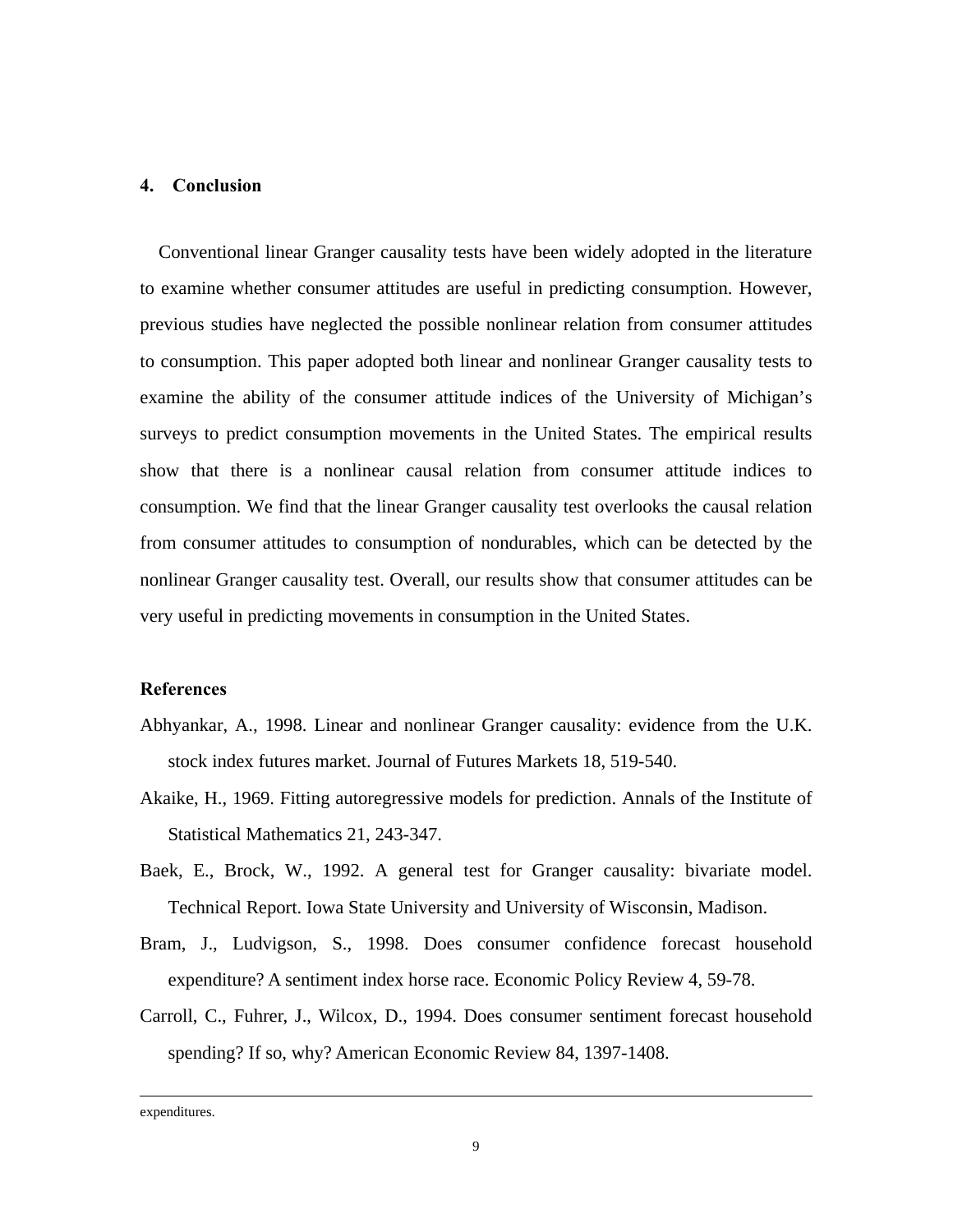- Ciner, C., 2002. Information content of volume: an investigation of Tokyo commodity futures markets. Pacific-Basin Finance Journal 10, 201– 215.
- Eppright D., Arguea, N., Huth, W., 1998. Aggregate consumer expectation indexes as indicators of future consumer expenditures. Journal of Economic Psychology 19, 215-235.
- Gelper, S., Croux, C., 2007. Multivariate out-of-sample tests for Granger causality. Computational Statistics and Data Analysis 51, 3319-3329.
- Gelper, S., Lemmens, A., Croux, C., 2007. Consumer sentiment and consumer spending: decomposing the Granger causal relationship in the time domain. Applied Economics 39, 1-11.
- Georgoff., D., Murdick, R., 1986. Manager's guide to forecasting. Harvard Business Review 64, 110-120.
- Hiemstra, C., Jones, J.D., 1994. Testing for linear and nonlinear Granger causality in the stock price-volume relation. Journal of Finance 49, 1639-1664.
- Huh. H., 2002. GDP growth and the composite leading index: a nonlinear causality analysis for eleven countries. Economics Letters 77, 93–99.
- Huth, W., Eppright, D., Taube, P., 1994. The indexes of consumer sentiment and confidence: leading or misleading guides to future buyer behavior? Journal of Business Research 29, 199-206.
- Kotler, P., 1994. Marketing Management: Analysis, Planning, Implementation, and Control. 8th Edition. Prentice-Hall, Englewood Cliffs, NJ.
- Lilien, G., Kotler, P., 1983. Marketing Decision Making: A Model Building Approach. Harper and Row. New York.
- Makridakis, S., Wheelwright, S., 1989. Forecasting Methods for Management. Wiley. New York.
- Phillips, P., Perron, P., 1988. Testing for unit roots in time series regression. Biometrika 75, 335-346.
- Silvapulle, P., Moosa, I.A., 1999. The relationship between spot and futures prices: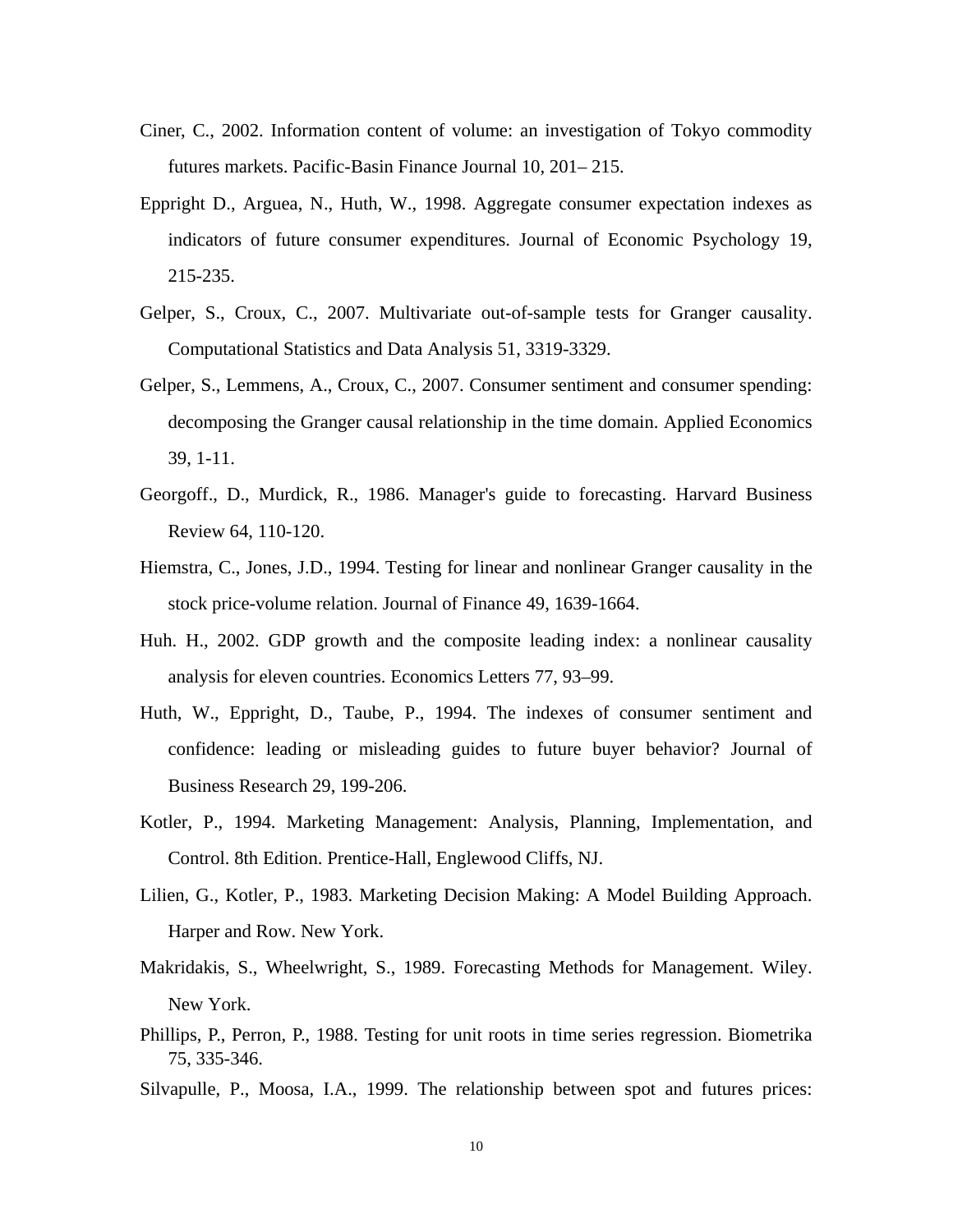evidence from the crude oil market. Journal of Futures Markets 19, 157-193.

Throop, A., 1992. Consumer sentiment: its causes and effects. Economics Review 1, 35-59. Federal Reserve Bank of San Francisco.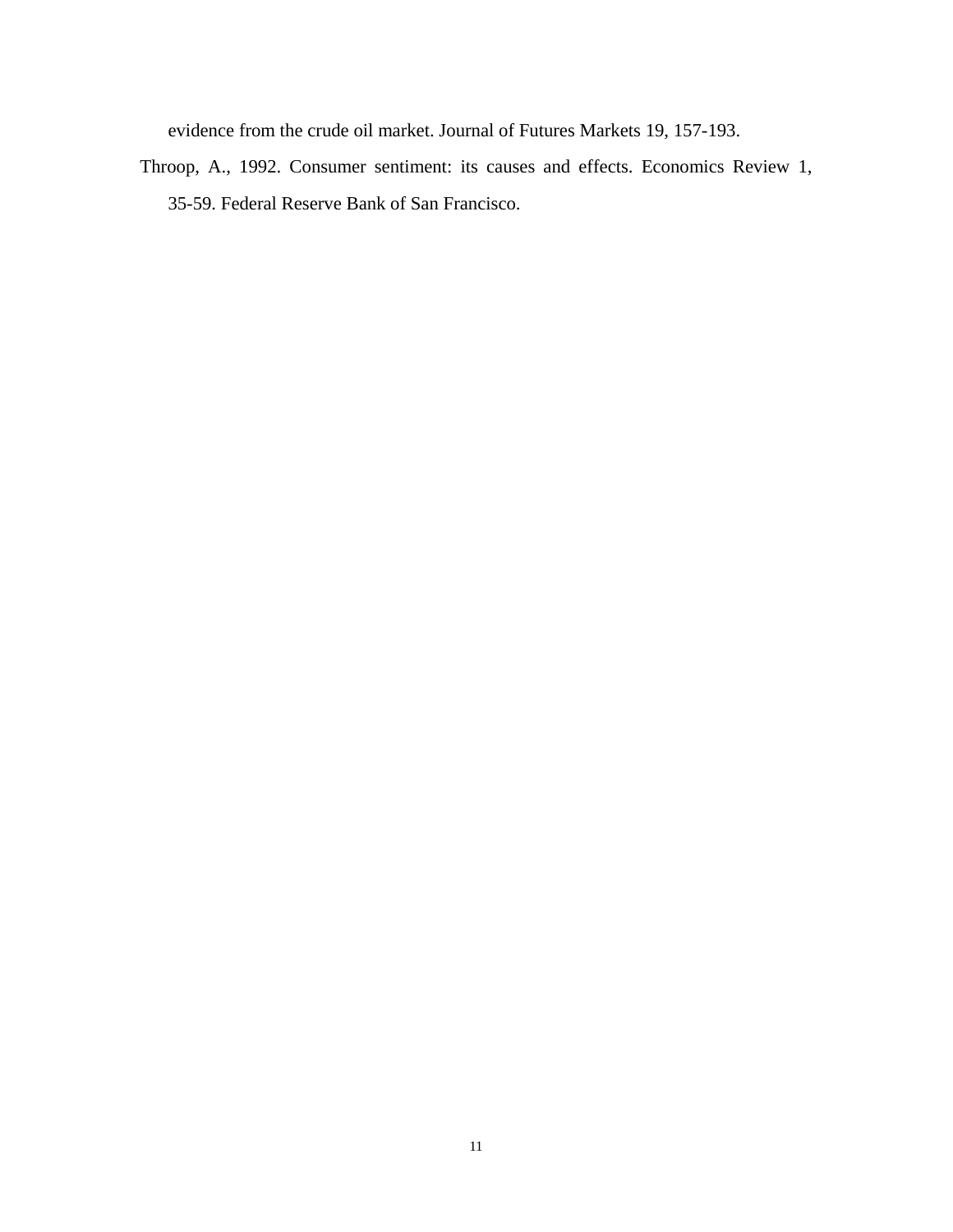# Table 1 Unit root tests

| <b>Variable</b> | Phillips-Perron (PP) tests |                   |         |  |
|-----------------|----------------------------|-------------------|---------|--|
|                 | <b>Bandwidth</b>           | Adj. t-statistics | p-value |  |
| RC              | 6.69                       | $-0.625$          | 0.976   |  |
| <b>RDG</b>      | 5.36                       | $-1.392$          | 0.861   |  |
| <b>RNDG</b>     | 6.99                       | 0.083             | 0.997   |  |
| <b>RS</b>       | 5.39                       | $-1.157$          | 0.915   |  |
| $\Delta$ RC     | 1.93                       | $-24.166$         | 0.000   |  |
| $\Delta RDG$    | 2.49                       | $-24.688$         | 0.000   |  |
| <b>ARNDG</b>    | 1.95                       | $-24.935$         | 0.000   |  |
| $\Delta$ RS     | 1.01                       | $-21.647$         | 0.000   |  |
| <b>ICS</b>      | 0.91                       | $-3.255$          | 0.018   |  |
| ICE             | 1.09                       | $-3.592$          | 0.007   |  |

Notes: The null hypothesis of the PP test is that the variable has a unit root. The PP tests of the consumption variables are with intercept and time trend. The PP tests of the consumer attitude indices are with intercept and without time trend. The calculation of bandwidth is based on the automatic bandwidth selection method of Andrews using a Bartlett kernel. The corresponding critical values at the 5% level for the consumption variables and consumer attitude indices are -3.427 and -2.873, respectively.

| <b>Test</b>         | Null hypothesis: ICS does not Granger cause consumption growth |                              |                 |                             |  |  |
|---------------------|----------------------------------------------------------------|------------------------------|-----------------|-----------------------------|--|--|
| <b>Statistics</b>   | $ICS \rightarrow \Delta RC$                                    | $ICS \rightarrow \Delta RD$  | <b>ICS→ARND</b> | $ICS \rightarrow \Delta RS$ |  |  |
| <b>F-statistics</b> | 8.665 <sup>a</sup>                                             | $2.885^{b}$                  | 2.430           | 14.285 $a$                  |  |  |
| LB(6)               | 1.368                                                          | 1.087                        | 0.924           | 1.460                       |  |  |
| LB(12)              | 13.736                                                         | 7.884                        | 4.204           | 7.941                       |  |  |
| <b>Test</b>         | Null hypothesis: ICE does not Granger cause consumption growth |                              |                 |                             |  |  |
| <b>Statistics</b>   | $ICE \rightarrow \Delta RC$                                    | $ICE \rightarrow \text{ARD}$ | ICE→ARND        | $ICE \rightarrow \Delta RS$ |  |  |
| <b>F-statistics</b> | 10.854 <sup>a</sup>                                            | 3.600 $^{b}$                 | 2.635           | 19.144 <sup>a</sup>         |  |  |
| LB(6)               | 1.114                                                          | 1.176                        | 1.042           | 2.958                       |  |  |
| LB(12)              | 12.055                                                         | 7.463                        | 4.252           | 11.661                      |  |  |

Table 2 Tests for linear Granger causality

Notes: The table reports the results for testing linear Granger causality from consumer attitudes to consumption. LB (6) and LB(12) are the Ljung-Box statistic based on the residual series of the dependent variable in equation (1a) up to the  $6<sup>th</sup>$  lag and 12<sup>th</sup> lag. However, the results of this test are robust to other lag length specifications. *a* and *b* denote significance at the 1% and 5% levels, respectively.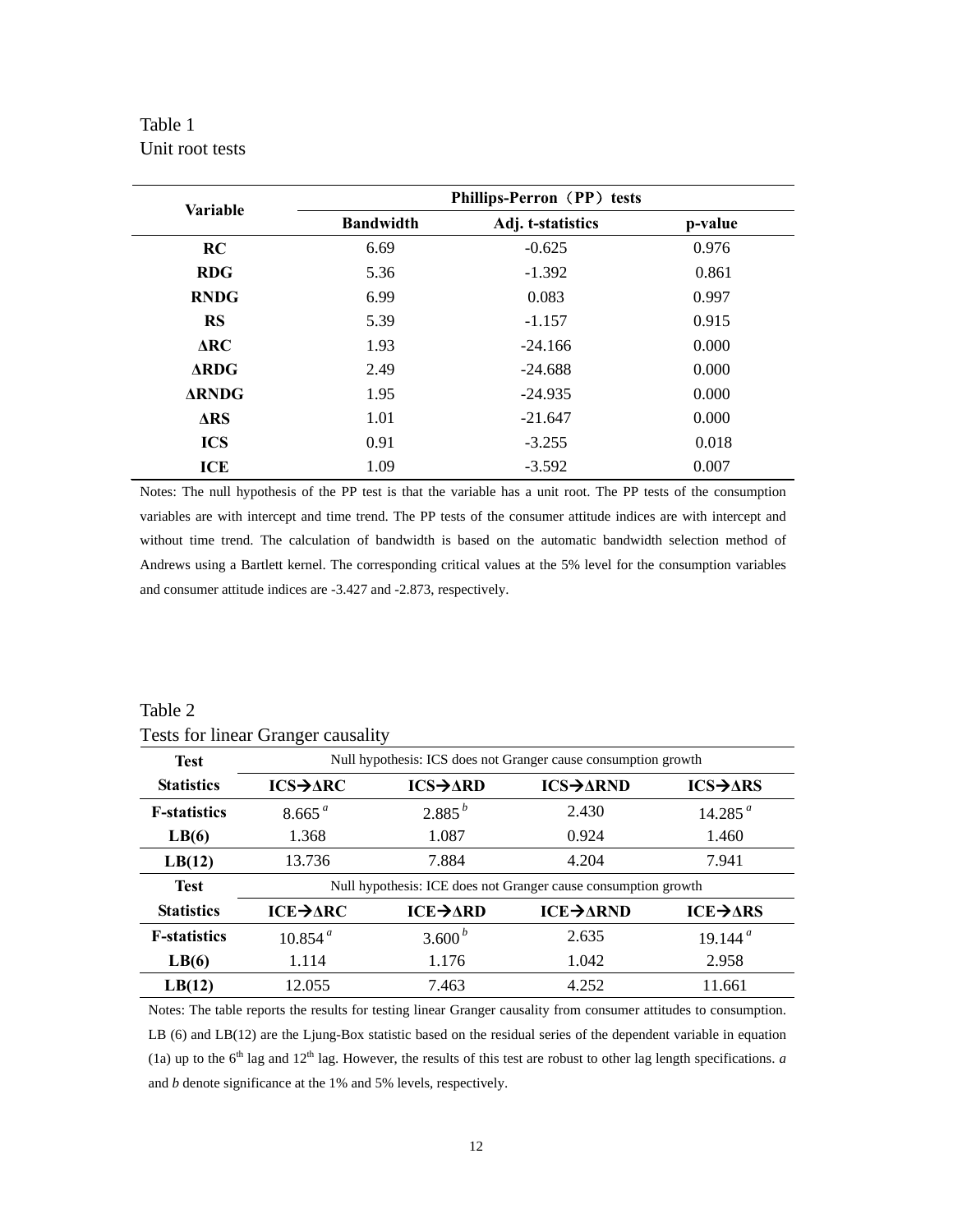|                         | Null hypothesis: ICS does not Granger cause consumption growth |                             |                                         |                             |  |
|-------------------------|----------------------------------------------------------------|-----------------------------|-----------------------------------------|-----------------------------|--|
| $Lx=Ly$                 | $ICS \rightarrow \Delta RC$                                    | $ICS \rightarrow \Delta RD$ | $ICS \rightarrow \Delta RND$            | $ICS \rightarrow \Delta RS$ |  |
| 1                       | $-0.213(0.416)$                                                | 0.873(0.191)                | 0.527(0.299)                            | $-0.593(0.277)$             |  |
| $\mathbf{2}$            | 0.677(0.249)                                                   | 0.123(0.451)                | 2.123 $(0.017)^{b}$                     | 0.640(0.261)                |  |
| 3                       | 1.789 $(0.037)^{b}$                                            | 1.883 $(0.030)^{b}$         | $2.706(0.003)^{a}$                      | 1.063(0.144)                |  |
| $\overline{\mathbf{4}}$ | 2.315 (0.010) $^a$                                             | 2.403 (0.008) <sup>a</sup>  | 3.101 $(0.001)^a$                       | 1.032(0.151)                |  |
| 5                       | 2.178 $(0.015)^{b}$                                            | 1.868 $(0.031)^{b}$         | 3.065 $(0.001)^a$                       | 0.720(0.236)                |  |
| 6                       | 1.569(0.058)                                                   | 1.014(0.155)                | 2.191 $(0.014)^{b}$                     | 0.157(0.437)                |  |
|                         | Null hypothesis: ICE does not Granger cause consumption growth |                             |                                         |                             |  |
| $Lx=Ly$                 | $ICE \rightarrow \triangle RC$                                 | $ICE \rightarrow \Delta RD$ | ICE→ARND                                | $ICE \rightarrow ARS$       |  |
| 1                       | $-0.474(0.318)$                                                | 0.813(0.208)                | 0.534(0.297)                            | 0.845(0.199)                |  |
| $\mathbf{2}$            | 0.887(0.188)                                                   | $-0.174(0.431)$             | 1.606(0.054)                            | 1.128(0.130)                |  |
| 3                       | $2.177(0.015)^{b}$                                             | 1.191(0.117)                | 1.968 $(0.025)^{b}$                     | 0.940(0.174)                |  |
| 4                       | 1.925 $(0.027)^{b}$                                            | 1.602(0.055)                | 2.484 $(0.006)^a$                       | 1.478 (0.070)               |  |
| 5                       | 1.204(0.114)                                                   | 1.046(0.148)                | 2.637 (0.004) <sup><math>a</math></sup> | 0.864(0.194)                |  |
| 6                       | 1.035(0.150)                                                   | 0.606(0.272)                | 1.573(0.058)                            | 0.325(0.373)                |  |

Table 3 Tests for nonlinear Granger causality

Notes: This table reports the results for testing nonlinear Granger causality from consumer attitudes to consumption. Each cell contains two numbers: numbers without parentheses are the standardized Hiemstra and Jones test statistic, as in equation (4), and numbers in parentheses are the corresponding p-values. Under the null hypothesis of nonlinear Granger noncausality, the test statistic is asymptotically distributed as *N* (0, 1) and is a one-tailed test. A significant positive test statistic implies that lagged values of  ${Y<sub>t</sub>}$  nonlinear Granger cause  $\{X_t\}$ . *a* and *b* denote significance at the 1% and 5% levels, respectively.